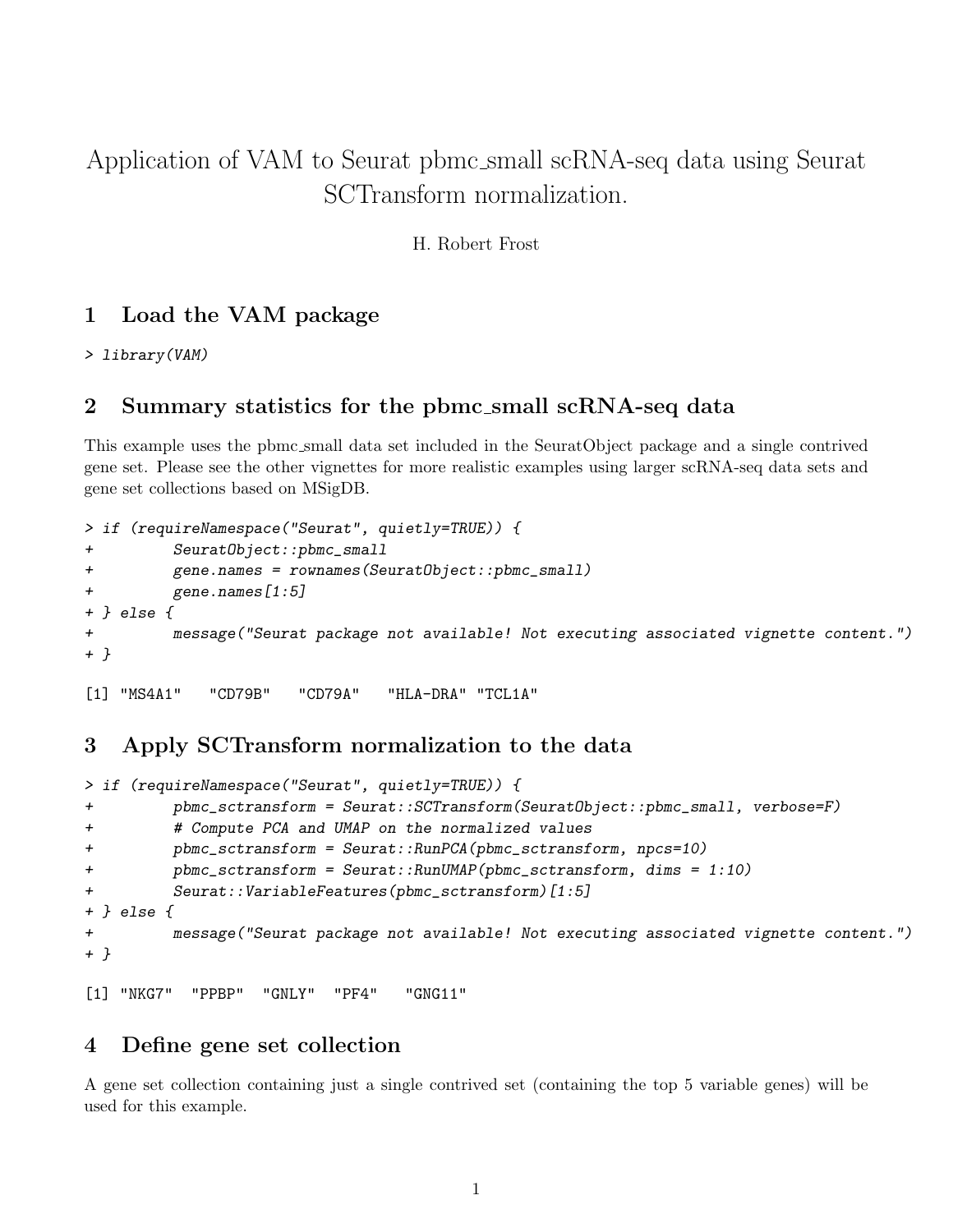```
> if (requireNamespace("Seurat", quietly=TRUE)) {
+ gene.set.name = "Test"
+ gene.ids = c("NKG7", "PPBP", "GNLY", "PF4", "GNG11")
+ # Create a collection list for this gene set
+ gene.set.id.list = list()
+ gene.set.id.list[[1]] = gene.ids
+ names(gene.set.id.list)[1] = gene.set.name
+ gene.set.id.list
+ # Create the list of gene indices required by vamForSeurat()
+ (gene.set.collection = createGeneSetCollection(gene.ids=gene.names,
+ gene.set.collection=gene.set.id.list))
+ gene.indices = gene.set.collection[[1]]
+ (gene.names = gene.names[gene.indices])
+ } else {
+ message("Seurat package not available! Not executing associated vignette content.")
+ }
```
[1] "NKG7" "PPBP" "GNLY" "PF4" "GNG11"

### 5 Execute VAM method

Since the scRNA-seq data has been processed using Seurat, we execute VAM using the vamForSeurat() function. We have set return.dist=T so that the squared adjusted Mahalanobis distances will be returned in a "VAMdist" Assay.

```
> if (requireNamespace("Seurat", quietly=TRUE)) {
+ pbmc.vam = vamForSeurat(seurat.data=pbmc_sctransform,
+ gene.set.collection=gene.set.collection,
+ center=F, gamma=T, sample.cov=F, return.dist=T)
+ } else {
         message("Seurat package not available! Not executing associated vignette content.")
+ }
```
Look at the first few entries in the "VAMdist" and "VAMcdf" Assays.

```
> if (requireNamespace("Seurat", quietly=TRUE)) {
+ pbmc.vam@assays$VAMdist[1,1:10]
+ pbmc.vam@assays$VAMcdf[1,1:10]
+ } else {
+ message("Seurat package not available! Not executing associated vignette content.")
+ }
```

```
1 x 10 sparse Matrix of class "dgCMatrix"
```
Test . 0.5923161 0.3445219 0.4857771 0.11921 0.2451155 . . . 0.6475941

#### 6 Visualize VAM scores

Visualize VAM scores using Seurat FeaturePlot(). The default Assay must first be changed to "VAMcdf".